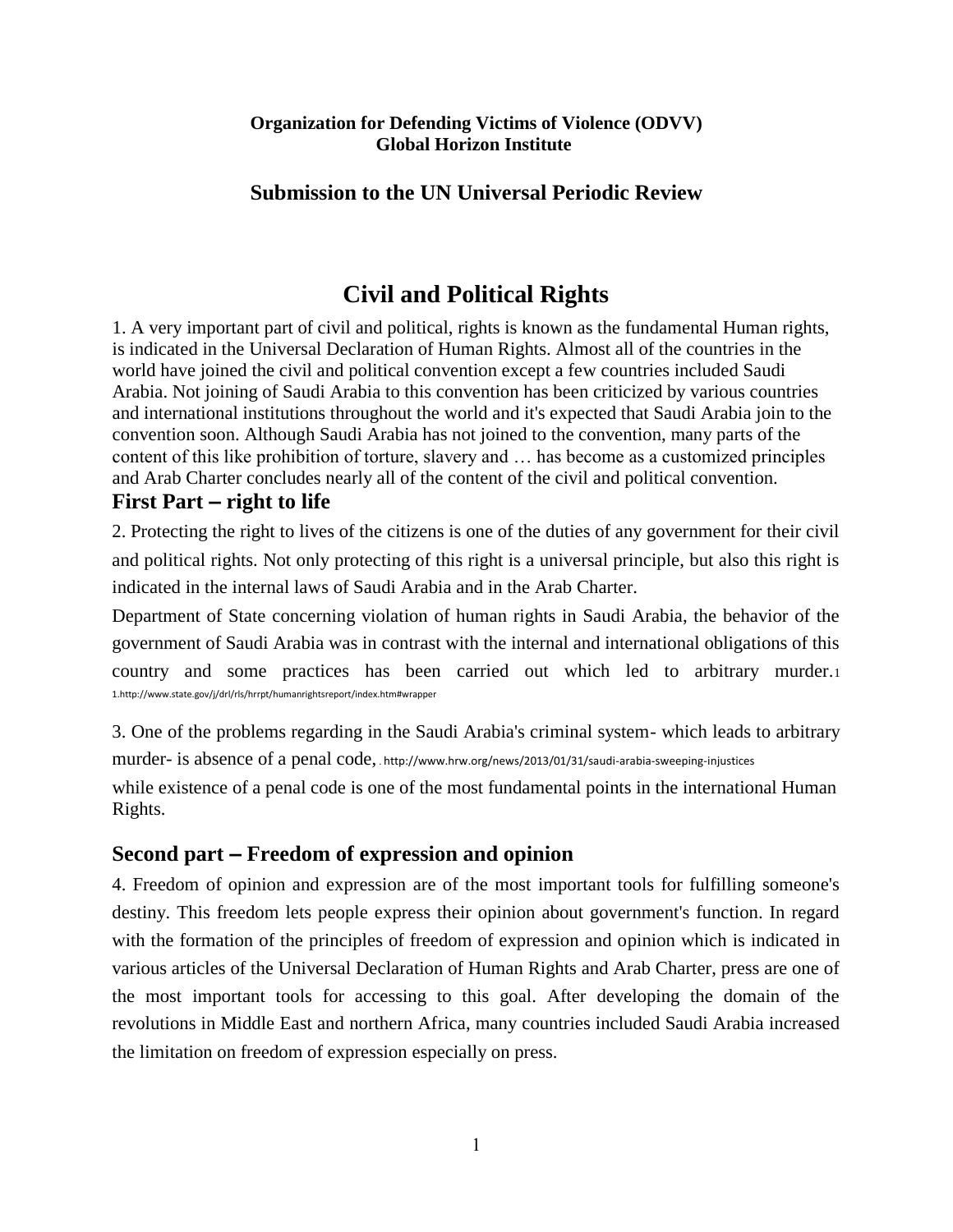5. According to the international obligations of Saudi Arabia, this country is obligated to protect the freedom of opinion, expression, thought and conscience for everyone without discrimination, while the statutes of Saudi Arabia about expression and opinion and press are in contrast with the international obligations of this country.

6. One of the most serious restrictions on the freedom of expression and opinion is lack of a codified law for determining the boundaries of these freedoms. Lack of a certain law in this matter has caused arbitrary detentions, this means that any action of a citizen which is not according to the desire of the Saudi officials would be counted as a terrorist action.22 Many arbitrary actions regarding to freedom of expression has been carried out by the Saudi officials in recent years, for example: 20. On July 7, 2011, al-Ahmad posted a video message on YouTube in which he criticized the long-term detention of security suspects without charge or trial.

7. **Freedom of press;** the government codified and clarified severe restrictions on freedoms of

speech, press and the Internet during the year. .http://www.state.gov/j/drl/rls/hrrpt/2010/nea/154472.htm.

The Press and Publications Law, extending explicitly to Internet communications, governs printed materials; printing presses; bookstores; import, rent, and sale of films; television and radio; and foreign media offices and their correspondents. On April 29, a royal decree amended the Press and Publications Law to stiffen penalties further and created a special commission to judge violations. The amendments ban publishing anything "contradicting Sharia; inciting disruption; serving foreign interests that contradict national interests; and damaging the reputation of the Grand Mufti, members of the Council of Senior Religious Scholars, or senior government officials."

**8.Freedom of religion in Saudi Arabia; in 2006** Saudi authorities committed no to trespass private religious rites

Saudi Arabia would not accept any religion but the official religion and discriminates against religious minorities like Shi'at an Isma'ilis systematically. Official discriminations against Shi'at and Isma'ilis include religious rites, education and judicial system. Shi'at are prohibited from taking the charge of important public occupations.. http://www.hrw.org/news/2009/06/10/saudi-arabia-outcome-report-universalperiodic-review

9. These discriminations against Shi'at sometimes lead to accusation and arresting them. Expressing Shi'at opinions privately or publicly especially in sacred places like Mecca and Medina might result in arresting and detaining them. <http://www.hrw.org/print/reports/2009/09/03/denied-dignity>

#### **Third part – Freedom of assembly and association**

10. According to the article 24 of Arab Charter ((Every citizen has the right to Form associations with others and to join associations and has the right to Freedom of peaceful assembly and association.)) Saudi Arabia is obligated to prepare the necessities of developing assemblies and associations for every citizen but the dominant procedure is different in this country.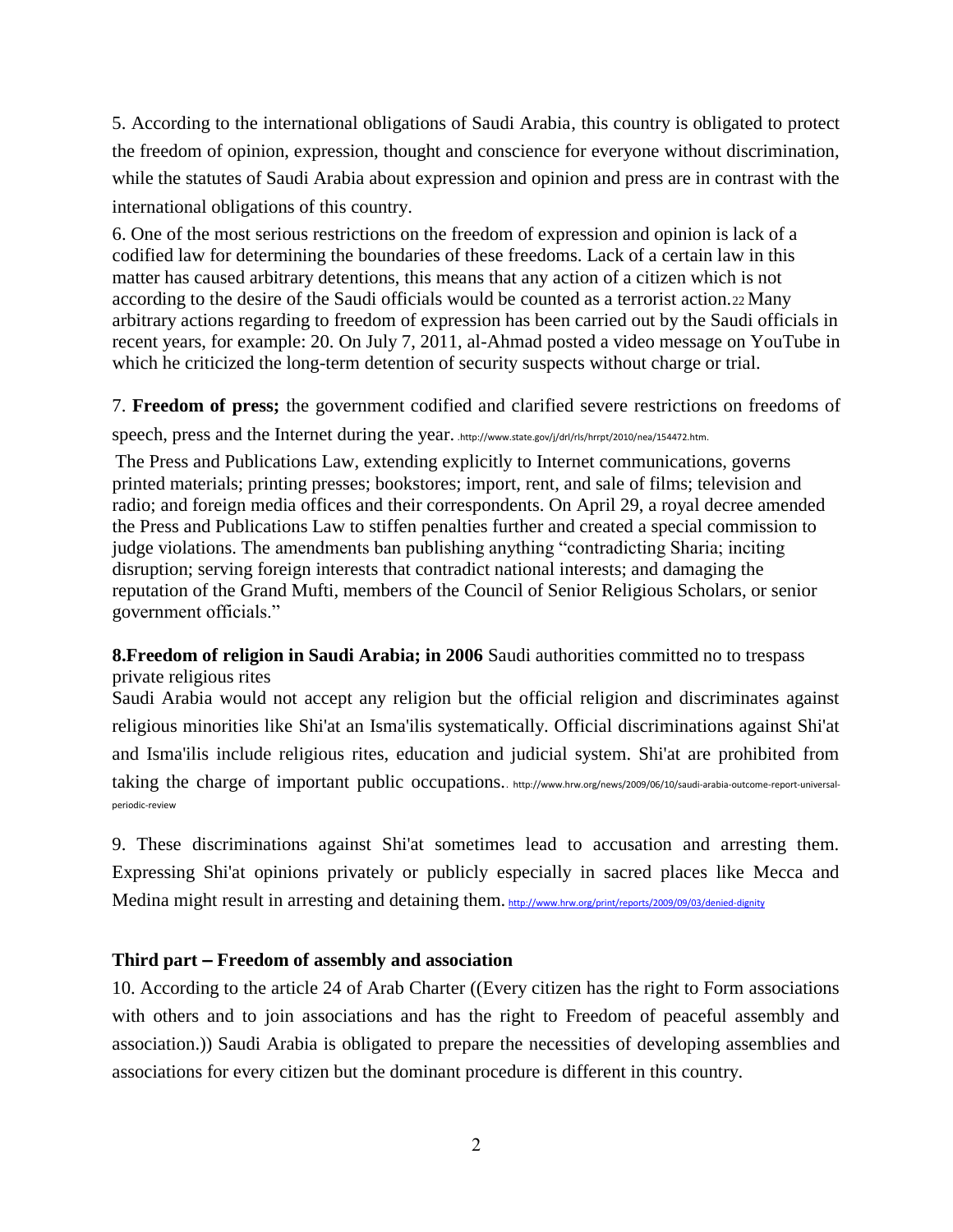11. The law does not provide for freedom of association, and the government strictly limited this right in practice. The government prohibited the establishment of political parties or any group it considered as opposing or challenging the regime. All associations must be licensed by the Ministry of Social Affairs and comply with its regulations. Groups that hoped to change some element of the social or political order reported that their licensing requests went unanswered. The ministry reportedly used arbitrary means, such as requiring unreasonable types and quantities of information, to effectively deny associations licenses. http://www.state.gov/j/drl/rls/hrrpt/humanrightsreport/index.htm#wra

## **Chapter2: Economic, social and cultural rights**

12. Economic, social and cultural rights are among the rights which were in debate by the time of issuance of the Universal Declaration of Human Rights. Unlike to the western countries, these rights were important for the Eastern Bloc countries.

60. Notwithstanding Saudi Arabia accepted in Universal Periodic Review (UPR) to join to the International Covenant on Economic, Social and Cultural, but it has not performed its obligation yet.

# **Chapter3:Legal and judicial rights**

13. The right of citizens is recognized, internationally, as one of the fundamental rights in legal and judicial scopes. This mentioned right is recognized in important documents as Universal Declaration of Human Rights, the international covenant on civil and political rights (1996) and also territorial documents like European Convention on Human rights (1950), American Convention on Human Rights and African convention on human and people`s right.

## **First part\_ the right of open and fair trial**

14. The right of fair hearing is one of the fundamental rights and is mentioned in many human rights documents. The observance of such rights will guarantee the accuracy and efficiency of judicial system in a country. When such a right is violated, innocence people will be exposed to be sentenced. Therefore, the judicial system will lose its validity.

15. Trials are often unfair, with defendants often having little or no legal representation . **Amnesty international, Saudi Arabia Human Rights.** *Available at*[: http://www.amnestyusa.org/our-work/countries/middle-east-and-north-africa/saudi-arabia](http://www.amnestyusa.org/our-work/countries/middle-east-and-north-africa/saudi-arabia)

. According to online news of press T.V, the executed Iranian citizens in Saudi Arabia who were arrested and charged with drug trafficking did not have fair hearing among the procedure. An international expert considered inaccessibility to the consular, the absence of lawyer and translator as illegal acts of Saudi Arabia against death people of Iran..http://www.presstv.ir/detail/248736.html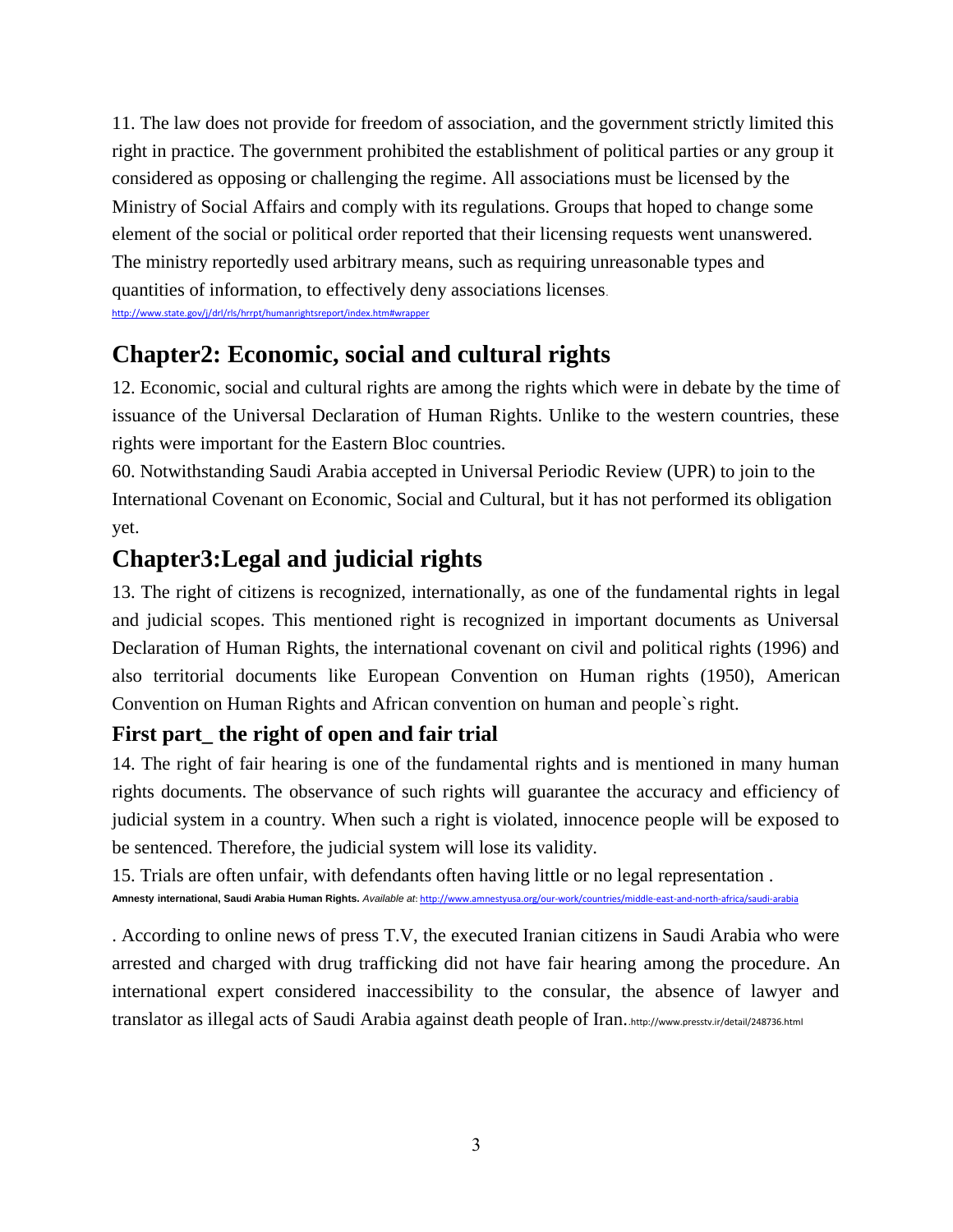### **Forth Part\_ Torture and misconduct**

16. The law of criminal procedure and other legal provisions prohibit torture and hold criminal investigation officers accountable for any abuse of authority. Sharia, as interpreted in the country, prohibits judges from accepting confessions obtained under duress. But there are frequent reports of torture and ill-treatment. Cruel, inhuman, and degrading punishments such as flogging are mandatory for some offenses.

## **Recommendations**

17.What mentioned above are just some parts of the Human Rights violation in Saudi Arabia. With regard to these cases, it's recognizable that the rights of individuals whether Saudi or not gets disregarded and in some fields like women rights and religious minorities rights the violation of Human Rights happens systematically. By the beginning of the Arab Spring Saudi people created movements in regard with taking their rights and the government resorted to violence instead. The long-time detention of Nimar Al-Nimar. http://edition.presstv.ir/detail.fa/251740.html

, the leader of Shi'at in Saudi Arabia, and the Saudi government's assisting to suppressing Bahraini citizens express disloyalty of the Saudi government about human dignity and the fundamental freedoms. With the news and reports stating unpleasant situation of violation of Human Rights in Saudi Arabia, speaking about cultural pluralism is meaningless. How does Saudi Arabi want from United Nations to put insulting to the Holies in agenda http://www.cdhr.info/index.php?option=com\_content&view=article&id=312:ksa-blasphemy-

while it doesn't care about its own Shi'a citizens? With regarding to the above, some recommendations are being presented to Saudi Arabia so that by applying them the universal concern about Human Rights in that country could be lowered. However, in the first periodic review of Human Rights Council, Saudi Arabia accepted many of the recommendations but it did against its commitment. The first request of Human Rights Defenders is the joining of Saudi Arabia to the International Covenant on Civil and Political Rights and International Covenant on Economic, Social and Cultural Rights which they form the Human Rights Charter beside to the Universal Declaration of human Rights. Vague and total reserves in the Convention on the Rights of the Child and in the Convention on the Elimination of All Forms of Discrimination against Women (CEDAW) have deactivated Human Rights provisions of these conventions. Saudi Arabia should nullify these reserves which are against the Vienna convention in 1969.Respecting to Jus Cogens in the international law is the duty of the member of global community. Saudi Arabia as a member of this community should respect to these norms like prohibition of torture provisions. In regard with the preserving the individual rights, judicial branch of this country should enjoy from suitable independence.

196. http://www.cdhr.info/index.php?option=com\_content&view=article&id=312:ksa-blasphemy-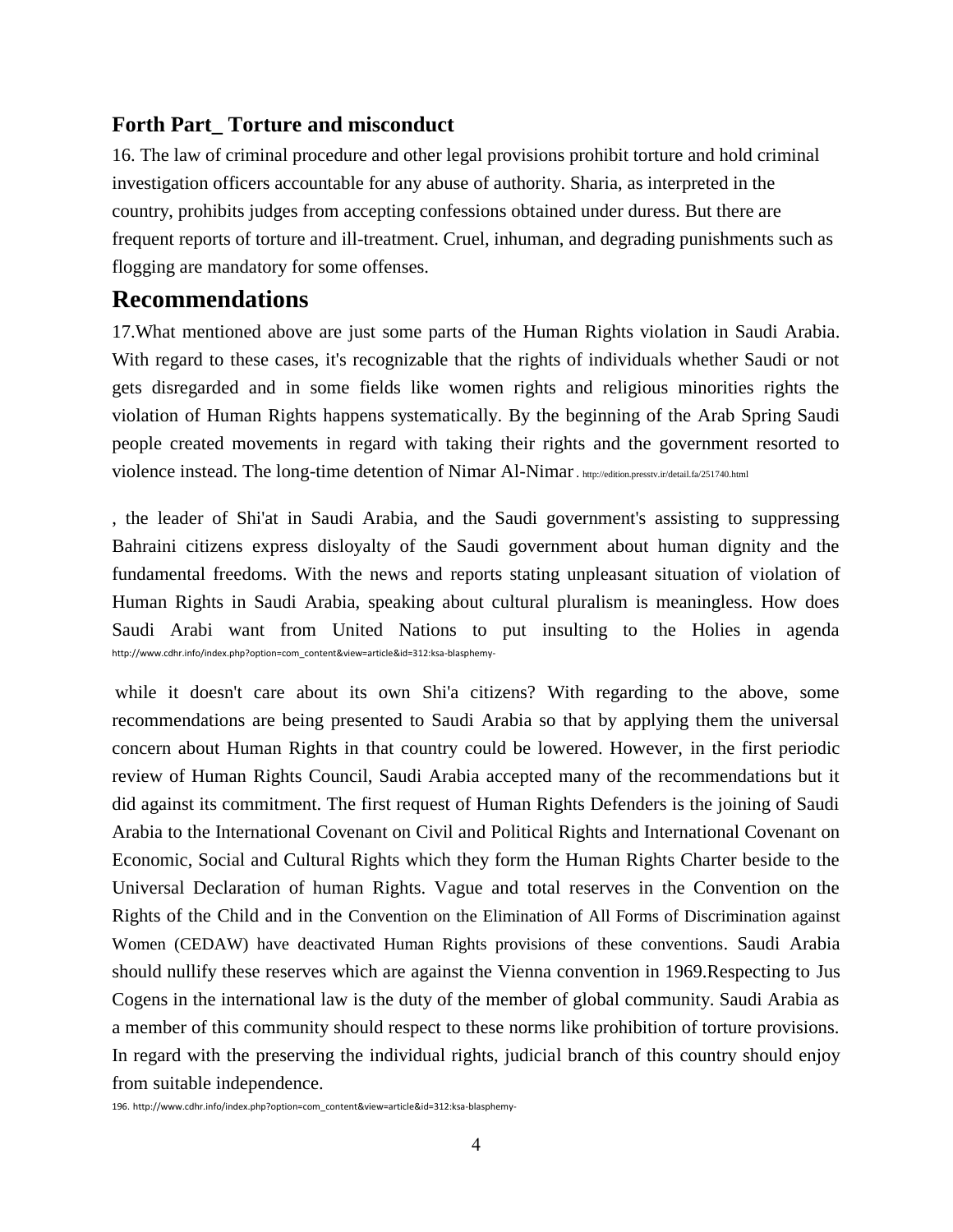18.Saudi Arabia should urgently enact a penal code that limits punishable offenses to those that are recognizable under international norms.

Saudi Arabia needs to stop treating peaceful debate as a capital offense.

19.No one should languish in prison without charge, especially for expressing a peaceful opinion. Saudi Arabia needs to overturn the fundamental barriers to women playing sports in the kingdom.

20.Saudi Arabia should stop abolish the Specialized Criminal Court, which was set up in 2008 to try terrorism cases but which authorities have increasingly used to prosecute peaceful dissidents on politicized charges and in proceedings that violate the right to a fair trial.

The press law of this country has limited the freedom of expression and press by its plenty exceptions. Amending the anti-Human Rights parts of this law would bring more freedom for the individual in this country. Having a positive attention to ratification of the Compulsory Disappearance convention, Migrant Workers convention, refugees and stateless people and reducing the samples of statelessness is another step for developing Human Rights in this country. Elimination of guardianship for women is an important action that Saudi Arabia can do for developing of women rights.

21.Design short and long-term plans for decreasing poverty in the biggest oil exporter country. Eliminate all kinds of slavery and set a system for preventing from exploitation and abusing from individuals without any kind of discrimination. Set a framework for preventing from sexual abuse of women who work as domestic workers.

Design a suitable mechanism for migrant workers to protect them from the abuse of their employers. Pay attention to the situation of the prisons and train the wardens and guards of the prisons. Make a targeted policy in increasing the quality of religions dialogue.Remove the obstacles of the freedom of expression and movement against Human Rights activist which includes all forms of travelling prohibitions. Reduce corporal punishments and death penalty and eliminate them for fewer than 18 years old individuals. Legislate nationally in the context of freedom of religion and protect all of the religious minorities without any kind of discrimination. Expand the education in the Human Rights field especially civil and political rights in the middle of the all people.

22.Teach the concepts of Human Rights and dignity from childhood so that the level of tolerance in the society could accelerate. Release political prisoners attended in the peaceful assembly and associations or receive them a fair trial.

Political prisoners should be enjoyed from the right to have a lawyer and meet their familis. Abolish the sponsorship system for migrant workers, in particular the requirement for employer consent to transfer employment and to obtain an exit visa.